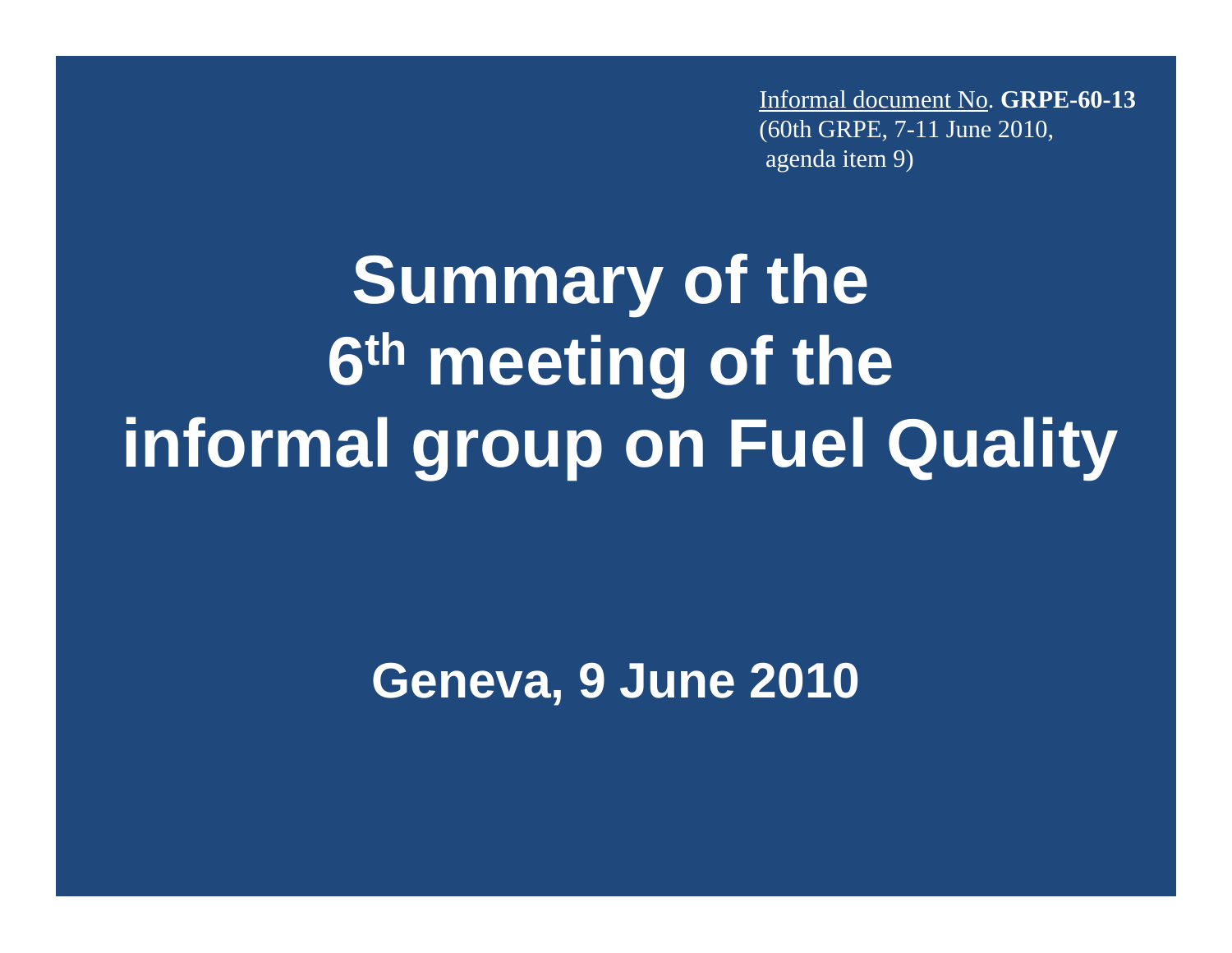## **Report on the progress made at the joint IPIECA/OICA meeting, held in Washington on 19-20 April 2010 (for details, see FQ-06-02):**

IPIECA & OICA could not yet find an agreement of the final list of FQ parameters for Euro 2 to Euro 4 (some limit values for gasoline & diesel remain in square brackets).

IPIECA & OICA suggested going forward by the following steps: (a) to resume consideration of the list of FQ parameters, (b) to finalize the draft recommendations including explanatory text (by Sept. 2010), (c) to submit the final proposal to WP.29 for consideration at its Nov. 2010 session.

IPIECA & OICA sought the advice of FQ experts: (a) follow-up procedure for the recommendations (Annex to Regulations or R.E.3)